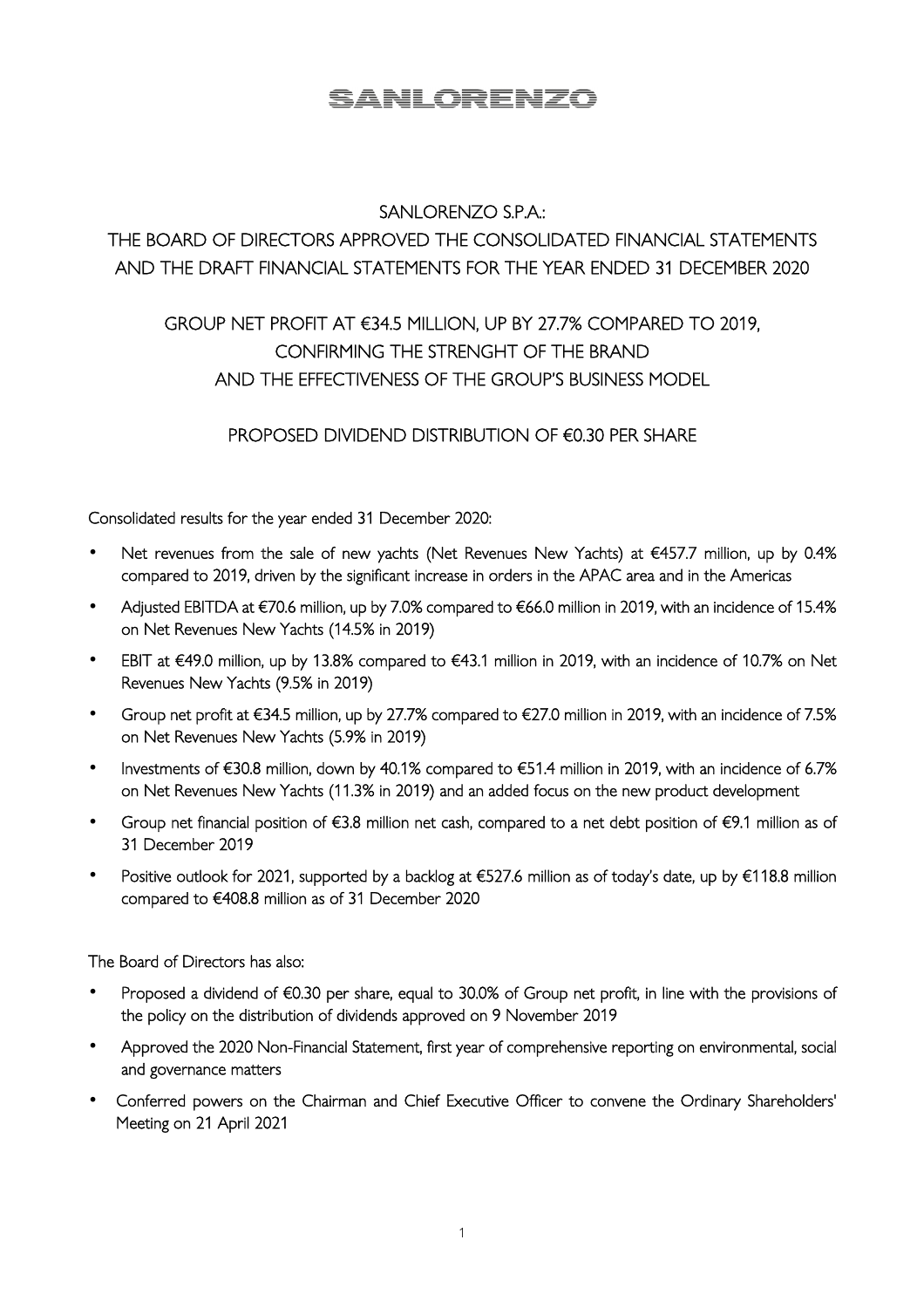Ameglia (SP), 16 March 2021 – The Board of Directors of Sanlorenzo S.p.A. ("Sanlorenzo" or the "Company"), which met on today's date under the chairmanship of Mr. Massimo Perotti, examined and approved the consolidated financial statements and the draft separate financial statements at 31 December 2020.

#### Massimo Perotti, the Company's Chairman and Chief Executive Officer, stated:

*«The results achieved in 2020, exceeding outlook in an extremely complex context, have been made possible by a business model that confirms its high efficiency.* 

*The steadiness of revenues and the relevant increase in operating margins have enabled us to close the year 2020 with a net profit at €34.5 million, up by 27.7%, and to propose a dividend, thus keeping faith to the policy adopted in 2019, in view of the IPO.* 

*The significant investments of the last years, aimed at increasing production capacity and developing new products, also entering new segments, gradually brought the expected benefits and the positive start of 2021 is a clear confirmation, as the collection of new orders shows. It is exactly the collection of orders the most reassuring element, since the order intake from the beginning of the year brought the backlog at €527.6 million at today's date, exceeding by €26.8 million the result achieved as of 31 March 2020.* 

*Thanks to the financial solidity reached and the consolidation of the organisational structure, the Group is now in a position to seize potential opportunities of external growth that would fit with its high-end positioning.* 

*With its first Non-Financial Statement, Sanlorenzo has increased its awareness regarding the most relevant sustainability issues that the nautical sector will have to face in the next years. We aim to serve as an example in the industry and promote a culture of sustainability to be shared not only across our Group, but also outside the Company, acting to raise the awareness throughout the whole value chain.»* 

#### CONSOLIDATED NET REVENUES NEW YACHTS

Net Revenues New Yachts<sup>1</sup> amounted to €457.7 million, up by 0.4% compared to €455.9 million in 2019. A remarkable result in the current situation, also generated from steady selling prices, thanks to the high-end positioning of the brand, and from a shift in product mix towards larger yachts in the Yacht and Bluegame divisions.

#### *Net Revenues New Yachts by division*

The Yacht Division recorded Net Revenues New Yachts of €292.8 million, equal to 64.0% of the total, up by 1.0% compared to 2019, driven by sales of larger yachts.

The Superyacht Division recorded Net Revenues New Yachts of €135.8 million, equal to 29.7% of total, down by 9.5% compared to 2019, due to the restrictive measures on travel, which have slowed down the validation of production milestones by surveyors and owner's representatives, professional figures typically involved in the superyacht construction process.

The Bluegame Division recorded Net Revenues New Yachts of €29.1 million, equal to 6.3% of total, up by 82.3% compared to 2019, thanks to the excellent sales results of the new BGX line, with the addition of the second model BGX60, launched in 2020.

<sup>&</sup>lt;sup>1</sup> Net Revenues New Yachts are calculated as the algebraic sum of revenues from contracts with customers relating to new yachts net of relative sales. commissions. According to the IFRS, the sale price of the new yachts and, therefore, also the calculation of the associated revenues includes the difference between the value attributed contractually to the pre-owned boats subject to exchange and their relative fair value.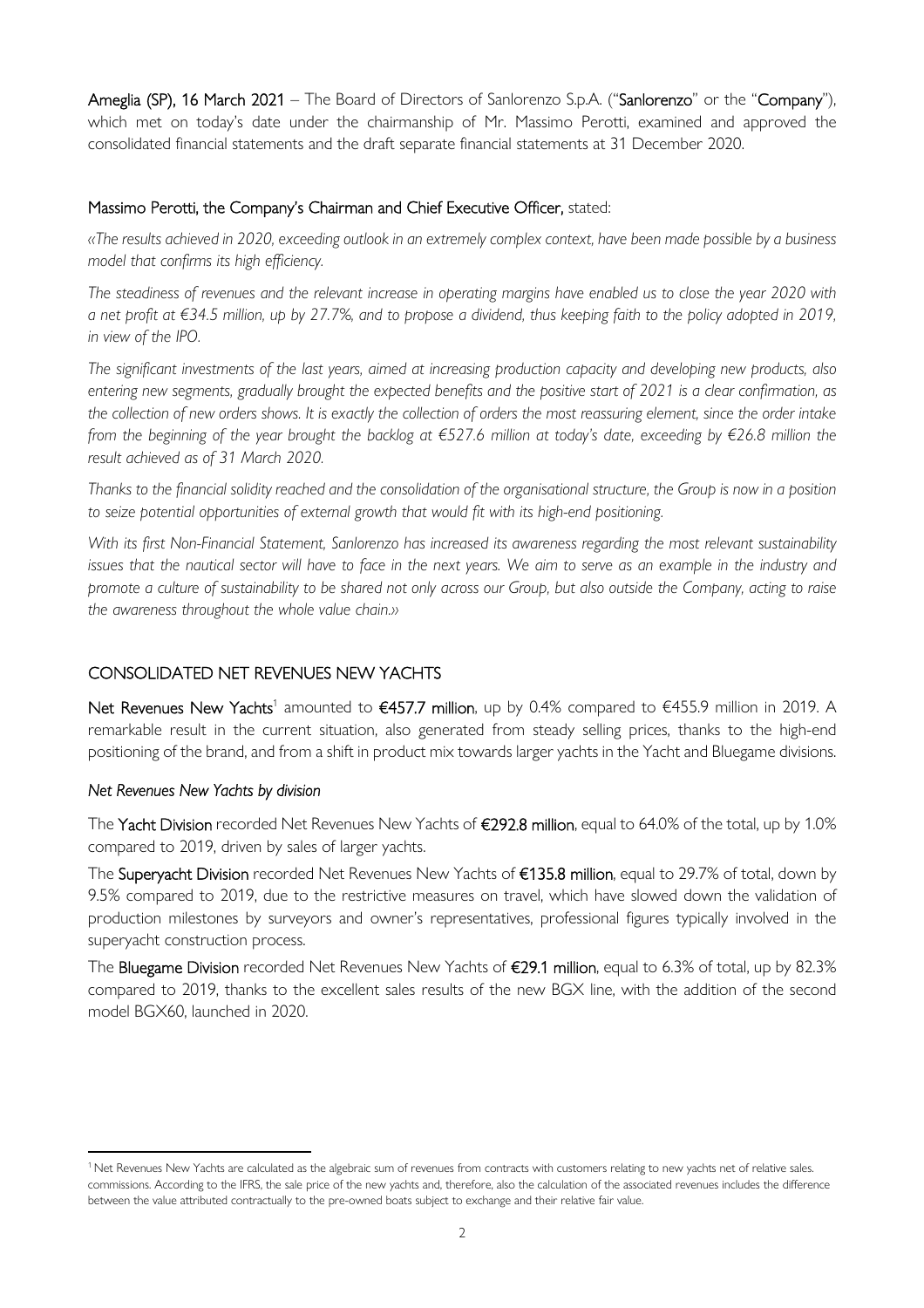#### *Net Revenues New Yachts by geographical area*

Europe recorded Net Revenues New Yachts of €234.1 million, accounting for 51.1% of the total, down by 16.3% compared to 2019, due to the persistence of the restrictive measures.

The APAC area recorded Net Revenues New Yachts of €103.7 million, accounting for 22.7% of the total, up by 42.0% compared to 2019, thanks to a solid recovery of sales from the second quarter, fostered by the commercial strength of the long-standing brand representative of the Group in the region.

The Americas recorded Net Revenues New Yachts of €82.8 million, accounting for 18.1% of the total, up by 15.4% compared to 2019, boosted by a positive market dynamic during the fourth quarter, promptly seized thanks to the direct presence of the subsidiary Sanlorenzo of the Americas LLC.

The Middle East and Africa area recorded Net Revenues New Yachts of €37.1 million, accounting for 8.1% of the total, up by 17.5% compared to 2019.

#### CONSOLIDATED OPERATING AND NET RESULTS

**Adjusted EBITDA**<sup>2</sup> reached €70.6 million, up by 7.0% compared to €66.0 million in 2019. The **margin on Net** Revenues New Yachts increased from 14.5% in 2019 to 15.4% in 2020.

EBITDA<sup>3</sup>, including non-recurring components linked to the non-monetary costs of the 2020 Stock Option Plan and the expenses incurred for COVID-19 for a total of €1.4 million, amounted to €69.2 million, up by 15.5% compared to €60.0 million in 2019.

The significant growth in gross operating margin is a result of the efficiencies generated by the full implementation of the new production capacity and the consequent higher absorption of fixed costs.

EBIT is equal to €49.0 million, up by 13.8% compared to €43.1 million in 2019. The incidence on Net Revenues New Yachts increased from 9.5% in 2019 to 10.7% in 2020, with a 19.8% increase in depreciation and amortisation that stood at €20.2 million, following the implementation of the relevant investments aimed at increasing production capacity and developing new products.

Net financial expenses amounted to €2.2 million, down by 58.6% compared to €5.3 million in 2019, thanks to the reduction in debt and the improved financial conditions applied to the Group by the credit institutions.

Pre-tax profit amounted to €46.9 million, up by 23.8% compared to €37.9 million in 2019. The incidence on Net Revenues New Yachts increased from 8.3% in 2019 to 10.2% in 2020.

Income taxes represented 26.6% of the pre-tax profit, compared to 29.2% in 2019.

Group net profit reached €34.5 million, up by 27.7% compared to €27.0 million in 2019. The incidence on Net Revenues New Yachts increased from 5.9% in 2019 to 7.5% in 2020.

#### CONSOLIDATED BALANCE SHEET AND FINANCIAL RESULTS

Net working capital was positive for €19.3 million, an increase of  $€7.7$  million compared to  $€11.5$  million as of 31 December 2019.

Inventories are equal to €82.2 million, an increase of €19.9 million compared to 31 December 2019. Inventories of work in progress and semi-finished products increased by €12.2 million compared to 31 December 2019, since the Group decided to bring forward the production of semi-finished products in view of an increase of backlog. Inventories of finished products, equal to €31.0 million, include €11.8 million referred to trade-in yachts already sold at the close of the year for delivery in the following months.

<sup>&</sup>lt;sup>2</sup> Adjusted EBITDA is calculated by adding amortisation/depreciation expenses to operating profit/loss adjusted for non-recurring items. Non-recurring items for financial year 2020, equal to €1.4 million, are mainly related to the non-monetary costs of the 2020 Stock Option Plan and the expenses incurred for COVID-19. Non-recurring items for financial year 2019, equal to €6.1 million, are entirely related to the costs of the IPO transaction.

<sup>&</sup>lt;sup>3</sup> EBITDA is calculated by adding amortisation/depreciation expenses to operating profit/loss.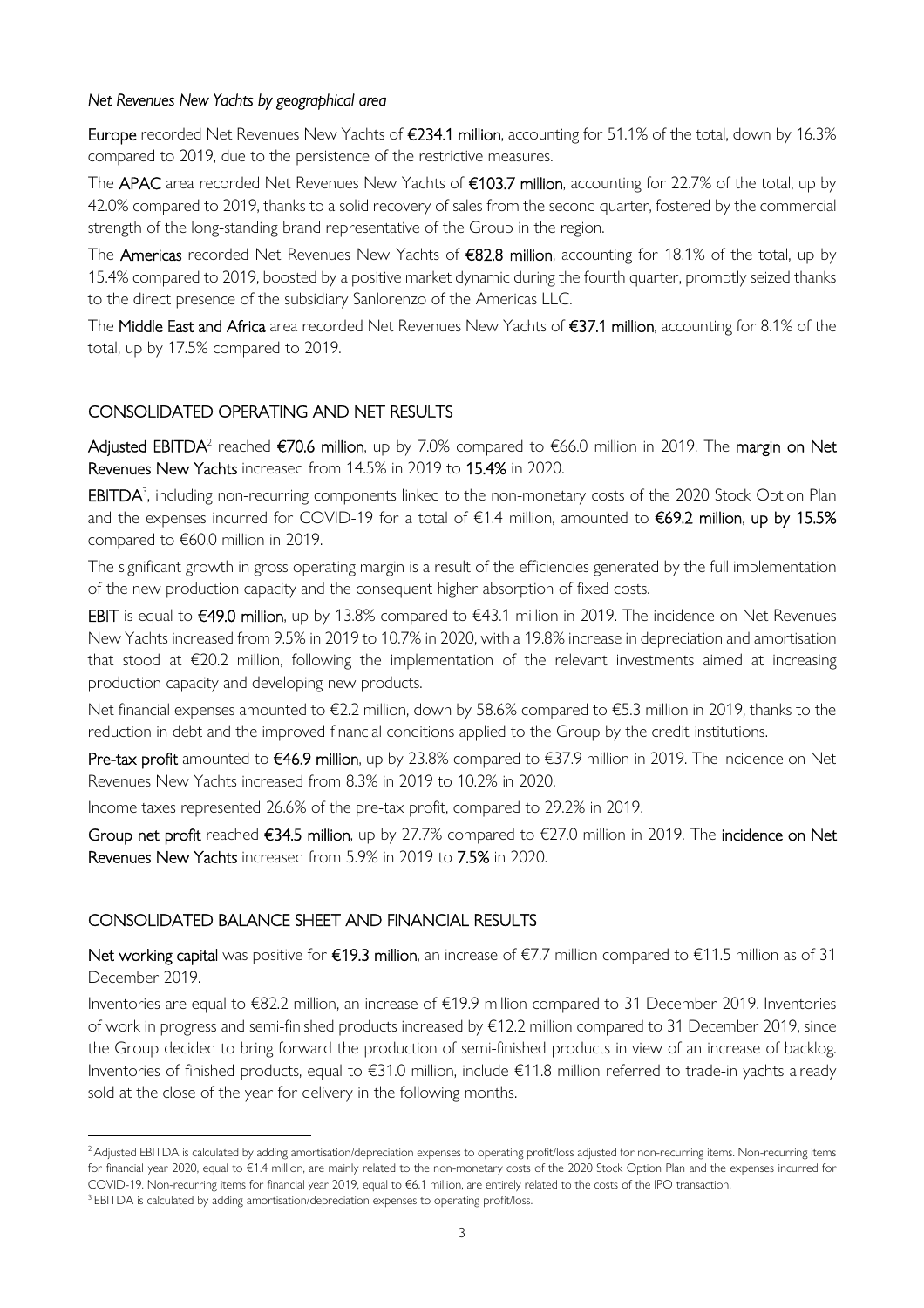Investments amounted to €30.8 million compared to €51.4 million in 2019, with an incidence on Net Revenues New Yachts down from 11.3% in 2019 to 6.7% in 2020.

The strategy to expand the product ranges, introducing highly sustainable innovations and technologies, has been fully confirmed, with investments of €15.7 million, up by 3.3% compared to 2019. The significant amount dedicated to new product development enabled the launch of four new models during 2020.

The Group recorded a net cash position of €3.8 million as of 31 December 2020, compared to a net debt position of €5.1 million as of 30 September 2020 and €9.1 million as of 31 December 2019. Cash and cash equivalents as of 31 December 2020 were €94.4 million. At the same date, total available liquidity was €227.3 million, including undrawn credit lines of  $\epsilon$ 132.9 million<sup>4</sup>.

### **BACKLOG**

Group backlog<sup>5</sup> as of 31 December 2020, conventionally cleared from Net Revenues New Yachts recorded during the year, amounted to €408.8 million, compared to €444.3 million as of 31 December 2019, despite the restrictive measures due to the pandemic, including the 45-day lockdown from 22 March to 5 May, and the cancellation of almost all boat shows globally.

This result has been fostered by a strong acceleration in the order intake in the fourth quarter of the year, which recorded new orders for €196.3 million, thanks to a solid market recovery and to the success of the new models launched in 2020, as well as to the targeted marketing and commercial initiatives undertaken by the Group.

### BUSINESS OUTLOOK

The strong acceleration in the order intake recorded in the fourth quarter of 2020 has continued in the first months of 2021. At the approval date of the consolidated financial statements, the Group's backlog is equal to €527.6 million, with €118.8 million of new orders since the end of 2020. This result represents an increase of €26.8 million compared to €500.8 million as of 31 March 2020, with still two weeks of work before the end of the quarter.

The portion of backlog related to 2021 amounts to €389.8 million and provides a good visibility on Net Revenues New Yachts expected for the current year. The positive commercial trend which led to this result has concerned both new and pre-owned yachts.

A further boost to the performance of 2021 is expected from the launch of five new models during the year, which have already contributed to growth in backlog, even before the presentation.

The Group also continues in the plan to increase operating margins, supported by the efficiencies generated by the progressive implementation of the production capacity and by the gradual increase in the prices of new orders thanks to the commercial positioning of the Company.

In light of the above, the Company considers reasonable and well-grounded the expectations of growth for 2021, while constantly monitoring the evolution of the overall context.

#### FINANCIAL STATEMENTS OF THE PARENT COMPANY SANLORENZO S.P.A.

The Board of Directors has also approved the draft separate financial statements of the parent company Sanlorenzo S.p.A., which recorded Net Revenues New Yachts of €413.3 million, down by 2.9% compared to €425.5 million in 2019.

<sup>4</sup>Total available credit lines equal to €134.7 million, excluding credit lines for reverse factoring and confirming.

<sup>&</sup>lt;sup>5</sup>Backlog is calculated as the sum of the value of all orders and sales contracts signed with customers or brand representatives relating to yachts for delivery or delivered in the current financial year or for delivery in subsequent financial years. For each year, the value of the orders and contracts included in the backlog refers to the relative share of the residual value from 1 January of the year in question until the delivery date. The backlog relating to yachts delivered during the year is conventionally cleared on 31 December.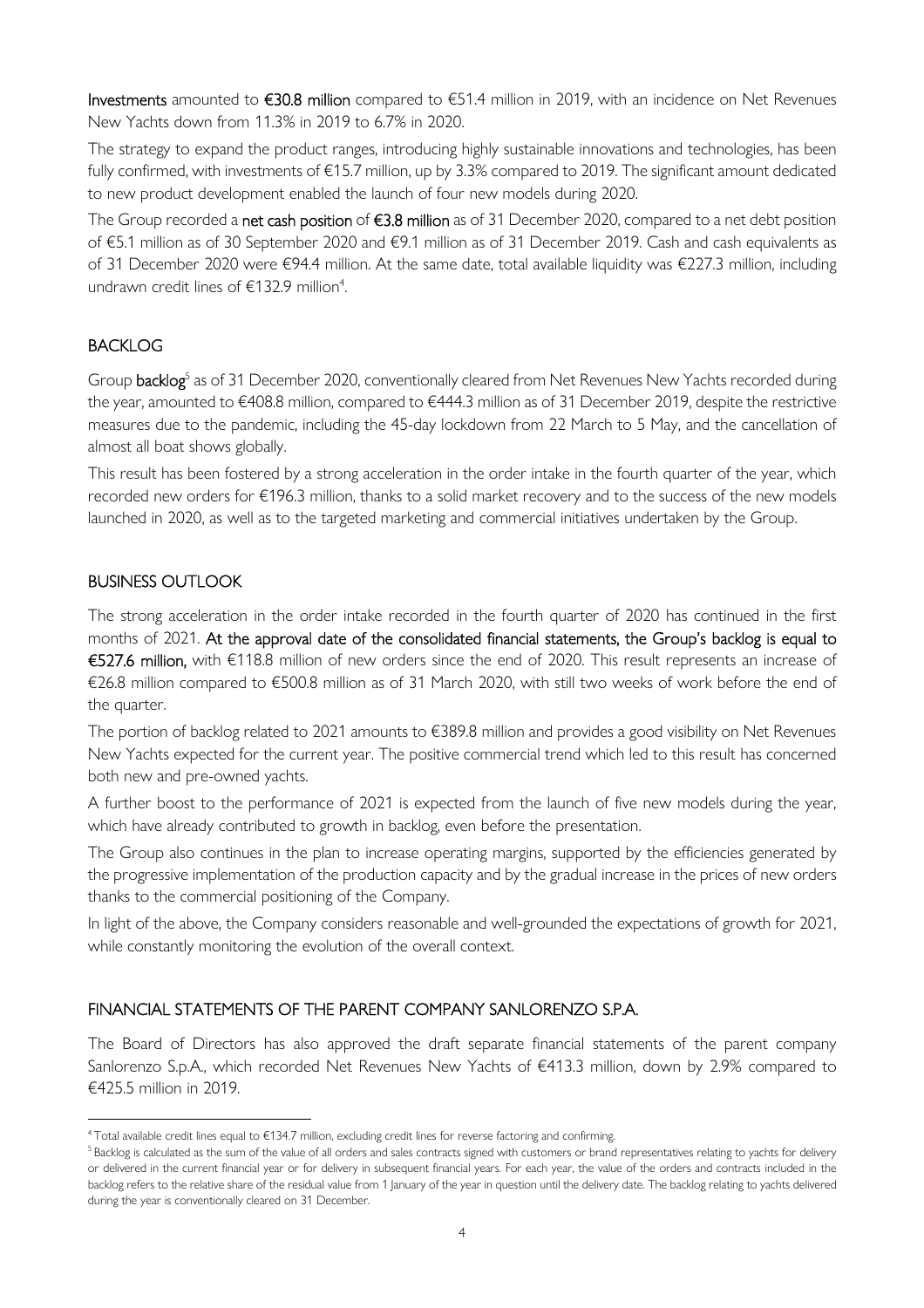Adjusted EBITDA amounted to €66.1 million, up by 0.6% compared to €65.7 million in 2019. The incidence on Net Revenues New Yachts increased from 15.4% in 2019 to 16.0% in 2020. EBITDA, including non-recurring components linked to the non-monetary costs of the 2020 Stock Option Plan and the expenses incurred for COVID-19 for a total of €1.4 million, amounted to €64.7 million, up by 8.5% compared to €59.6 million in 2019.

EBIT amounted to €46.8 million, up by 3.8% compared to €45.1 million in 2019 and equal to 11.4% of Net Revenues New Yachts, with a 22.9% increase in depreciation and amortisation that stood at €17.8 million, following the implementation of the relevant investments aimed at increasing production capacity and developing new products.

Net financial expenses amounted to €1.5 million, down by 68.6% compared to €4.9 million in 2019.

Pre-tax profit amounted to €45.3 million, up by 12.5% compared to €40.3 million in 2019.

Net profit amounted to €34.0 million, up by 17.0% compared to €29.1 million in 2019. The incidence on Net Revenues New Yachts increased from 6.8% in 2019 to 8.2% in 2020.

Shareholders' equity at 31 December 2020 was €192.4 million compared to €158.5 million at the end of the previous year and a net cash position equal to €12.8 million compared to €1.0 million at 31 December 2020.

### PROPOSAL FOR THE ALLOCATION OF PROFIT

The Board of Directors resolved to propose to Shareholders the payment of a dividend of  $\epsilon$ 0,30 per share<sup>6</sup> for the financial year 2020, equal to a pay-out of 30.0% of the Group net profit, in accordance with the provisions of the policy on the distribution of dividends approved on 9 November 2019.

The dividend will be paid on 28 April 2021 (ex-dividend date 26 April 2021 and record date 27 April 2021).

### NON-FINANCIAL STATEMENT FOR FISCAL YEAR 2020

The Board of Directors examined and approved the 2020 Non-Financial Statement, prepared as a report separate from the financial statements in accordance with the requirements of Legislative Decree no. 254/2016.

The 2020 Non-Financial Statement, referred to Sanlorenzo S.p.A. and prepared in accordance with the Global Reporting Initiative Sustainability Reporting Standards (GRI Standard), contains information relating to the Company's activity in connection with environmental, social, personnel, human rights, and anti-corruption issues.

For reporting purposes, the Company worked to identify the most relevant environmental, social and economic/governance (ESG) topics with respect to its activity, the context in which it operates, and the impacts generated, or suffered, along the full value chain.

This first year of non-financial reporting is, for the Company, the starting point of a path aimed at progressively consolidating a business model capable of generating shared value for its stakeholders in the long term. This is the meaning of the "Responsible Development" that Sanlorenzo considers an essential prerequisite for its activity.

#### OTHER RESOLUTIONS

The Board of Directors approved the Report on corporate governance and ownership structure pursuant to article 123-bis of Legislative Decree no. 58 of 24 February 1998 and the Report on remuneration and fees paid pursuant to article 123-ter of Legislative Decree no. 58 of 24 February 1998.

The Board of Directors also adopted certain resolutions aimed at completing the implementation of the new Corporate Governance Code.

<sup>&</sup>lt;sup>6</sup> Gross of withholding tax.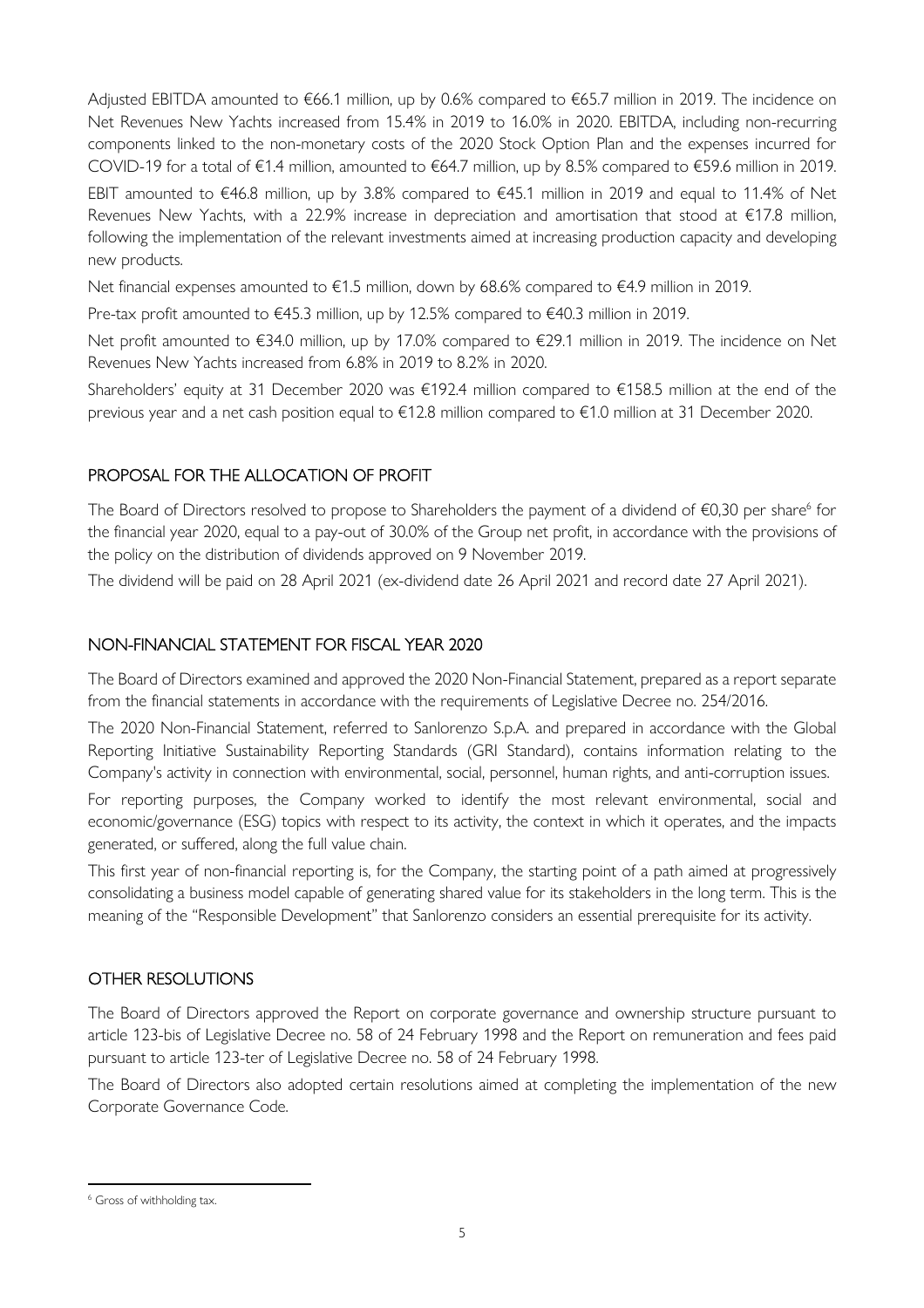### NOTICE OF CALL OF THE ORDINARY SHAREHOLDERS' MEETING

The Board of Directors has conferred powers on the Executive Chairman to convene the Ordinary Shareholders' Meeting for 21 April 2021, on first call, to approve the financial statements for the year ended 31 December 2020 and the proposal for the allocation of profit and to resolve on the Report on the policy regarding remuneration and fees paid.

The notice convening the Ordinary Shareholders' Meeting and all the relative documents will be made available to the public, in accordance with current provisions, at the Company's offices in via Armezzone 3, Ameglia (SP), in the "Corporate Governance" sections of the Company's website (www.sanlorenzoyacht.com) and on the eMarket STORAGE mechanism (www.emarketstorage.com).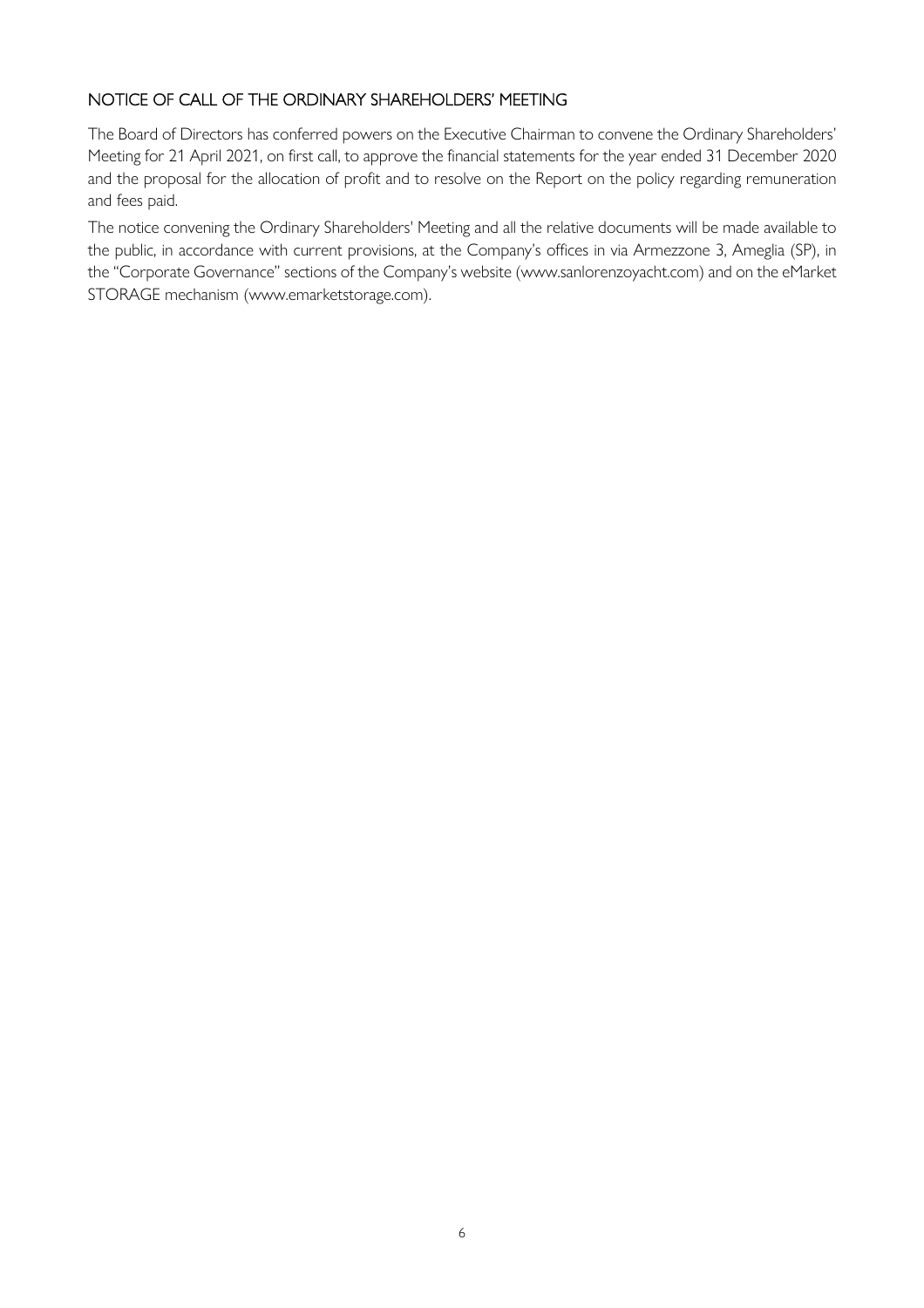The manager responsible for preparing the corporate accounts, Attilio Bruzzese, pursuant to article 154-bis, paragraph 2, of Legislative Decree no. 58 of 1998 ("Consolidated Finance Law - TUF") states that the information in this communication correspond to the records,

This document includes forward-looking statements relating to future events and operational, economic and financial results of Sanlorenzo Group. These forecasts, by their nature, contain an element of risk and uncertainty, as they depend on the occurrence of future events and developments.

This document makes use of some alternative performance indicators. The represented indicators are not identified as accounting measurements in the context of IFRS standards and, therefore, must not be viewed as alternative measurements to those included in the financial statements. The management team believes that these indicators are a significant parameter for the assessment of the Group's economic and financial performance.

The consolidated financial statements and the draft separate financial statements as of 31 December 2020 are subject to audit procedures which are in the course of being completed at today's date. The 2020 Non-Financial Statement is in turn subject to a limited assurance engagement by the auditors in accordance with article 3, paragraph 10 of Legislative Decree no. 254/2016.

The reclassified statement of profit or loss, statement of financial position and statement of cash flows in this document have not been audited by the independent auditors.

\* \* \*

#### Sanlorenzo S.p.A.

ledgers and accounting entries.

Sanlorenzo is a global leader in terms of number of yachts over 30 metres long. It is the only player in luxury yachting to compete in different segments with a single brand, producing yachts and superyachts tailored to every boat owner, characterised by a distinctive and timeless design.

Sanlorenzo's production is broken down into three divisions:

- Yacht Division composite yachts between 24 and 38 metres long;
- Superyacht Division superyachts in aluminium and steel of between 40 and 68 metres long;
- Bluegame Division sport utility yachts between 13 and 22 metres long.

Sanlorenzo's production is articulated over four production sites located in La Spezia, Ameglia (SP), Viareggio (LU) and Massa. The sites are strategically located near to each other, so allowing significant operational efficiencies.

The Group employs around 500 people and cooperates with a network of 1,500 qualified craft enterprises. It can rely on an international distribution network and a widespread service network for customers all over the world.

In 2019, the Group generated net revenues from the sale of new yachts of around €456 million, adjusted EBITDA of €66 million and a Group net profit of €27 million.

www.sanlorenzoyacht.com

Investor Relations Attilio Bruzzese Silvia Guidi Tel. + 39 0584 380900 investor.relations@sanlorenzoyacht.com \* \* \*

Weber Shandwick | Advisory Giorgio Catalano Mob. +39 334 696 9275 gcatalano@advisorywebershandwick.it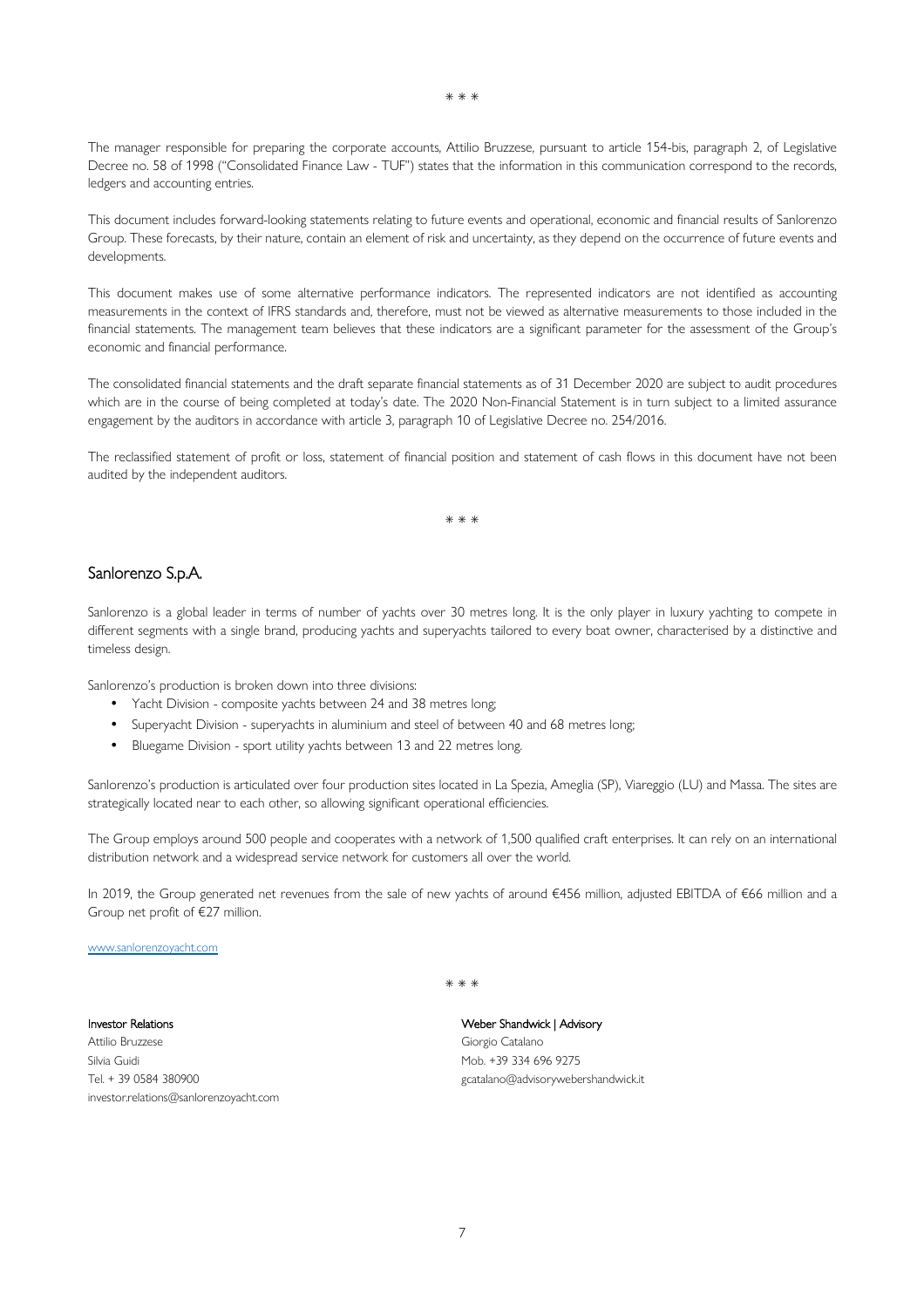# SANLORENZO GROUP

# RECLASSIFIED INCOME STATEMENT AS AT 31 DECEMEBER 2020

| (E'000)                                                        | Year ended 31 December |                              |            |                                     | Change         |                              |
|----------------------------------------------------------------|------------------------|------------------------------|------------|-------------------------------------|----------------|------------------------------|
|                                                                | 2020                   | % Net Revenues<br>New Yachts | 2019       | % Net Revenues<br><b>New Yachts</b> |                | 2020 vs. 2019 2020 vs. 2019% |
| Net Revenues New Yachts                                        | 457,703                | 100.0%                       | 455,935    | 100.0%                              | 1,768          | $+0.4%$                      |
| Net revenues from pre-owned                                    |                        |                              |            |                                     |                |                              |
| boats, maintenance and other<br>services                       | 69.765                 | 15.2%                        | 50,309     | 11.0%                               | 19.456         | +38.7%                       |
| Other income                                                   | 5,728                  | 1.3%                         | 3,445      | 0.8%                                | 2,283          | $+66.3%$                     |
| Operating costs                                                | (462, 561)             | $(101.1)\%$                  | (443, 671) | $(97.3)$ %                          | (18,890)       | $+4.3%$                      |
| Adjusted EBITDA                                                | 70,635                 | 15.4%                        | 66,018     | 14.5%                               | 4,617          | $+7.0%$                      |
| Non-recurring costs                                            | (1, 399)               | $(0.3)$ %                    | (6,054)    | $(1.3)$ %                           | 4,655          | $-76.9%$                     |
| <b>EBITDA</b>                                                  | 69,236                 | 15.1%                        | 59,964     | 13.2%                               | 9,272          | +15.5%                       |
| Depreciation and amortisation                                  | (20, 208)              | (4.4)%                       | (16,868)   | $(3.7)$ %                           | (3,340)        | $+19.8%$                     |
| EBIT                                                           | 49,028                 | 10.7%                        | 43,096     | 9.5%                                | 5,932          | +13.8%                       |
| Net financial expense                                          | (2, 174)               | $(0.5)$ %                    | (5,251)    | $(1.2)$ %                           | 3,077          | $-58.6%$                     |
| Adjustments to financial assets                                | 34                     | 0.0%                         | 32         | 0.0%                                | $\overline{2}$ | $+6.3%$                      |
| Pre-tax profit                                                 | 46,888                 | 10.2%                        | 37,877     | 8.3%                                | 9,011          | +23.8%                       |
| Income taxes                                                   | (12, 480)              | $(2.7)$ %                    | (11,059)   | $(2.4)$ %                           | (1, 421)       | $+12.8%$                     |
| Net profit                                                     | 34,408                 | 7.5%                         | 26,818     | 5.9%                                | 7,590          | +28.3%                       |
| Net (profit)/loss attributable to<br>non-controlling interests | 100                    | 0.0%                         | 212        | 0.0%                                | (112)          | $-52.8%$                     |
| Group net profit                                               | 34,508                 | 7.5%                         | 27,030     | 5.9%                                | 7,478          | $+27.7%$                     |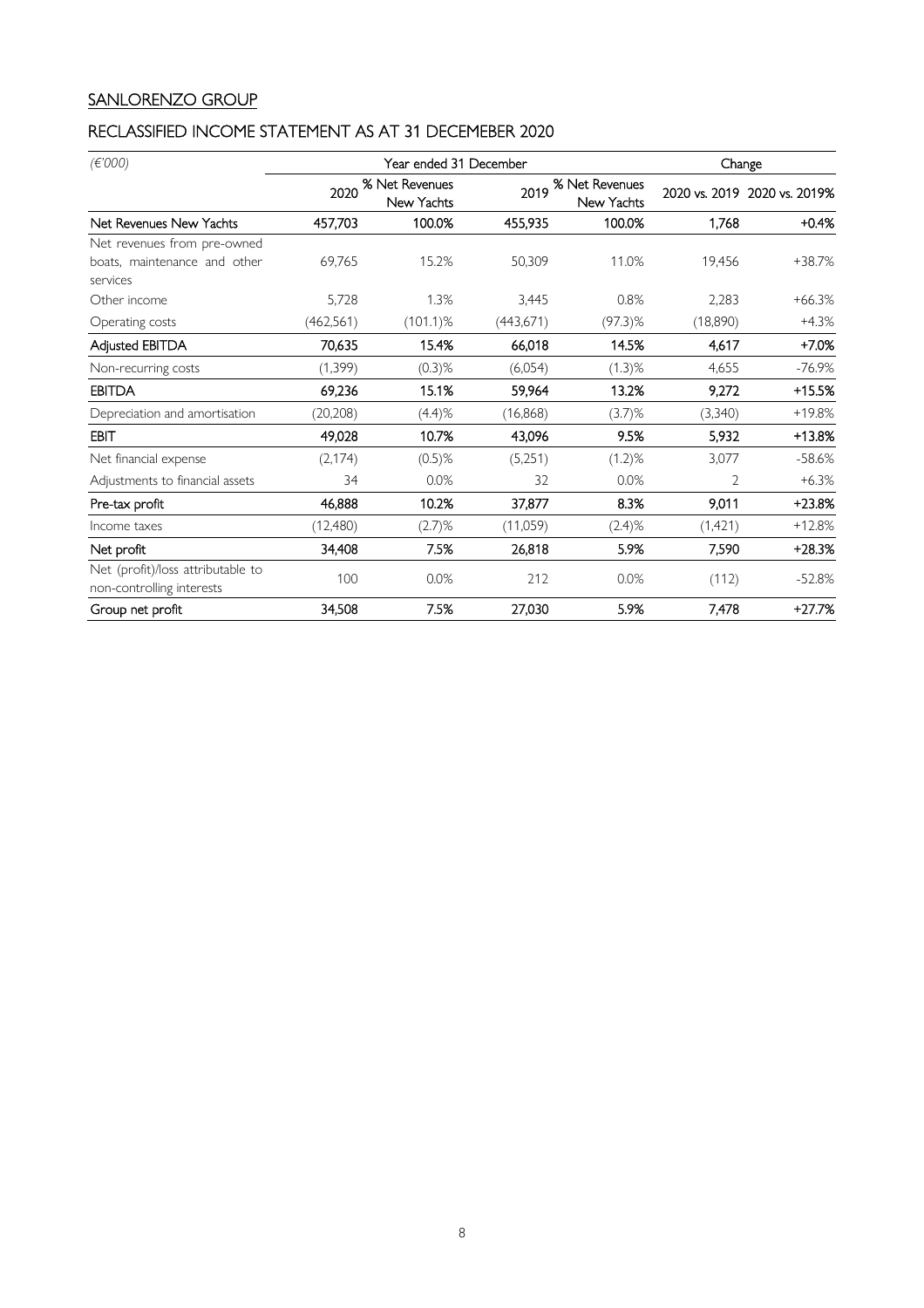# SANLORENZO GROUP

# RECLASSIFIED STATEMENT OF FINANCIAL POSITION AS AT 31 DECEMBER 2020

| (E'000)                                         | 31 December |            | Change        |                |
|-------------------------------------------------|-------------|------------|---------------|----------------|
|                                                 | 2020        | 2019       | 2020 vs. 2019 | 2020 vs. 2019% |
|                                                 |             |            |               |                |
| <b>USES</b>                                     |             |            |               |                |
| Goodwill                                        | 8,667       | 8,667      |               |                |
| Intangible assets with a finite useful life     | 36,434      | 35,404     | 1.030         | $+2.9%$        |
| Property, plant and equipment                   | 112,491     | 102,598    | 9,893         | $+9.6%$        |
| Equity investments and other non-current assets | 412         | 379        | 33            | $+8.7%$        |
| Net deferred tax assets                         | 6,538       | 3,008      | 3,530         | $+117.4%$      |
| Non-current employee benefits                   | (845)       | (796)      | (49)          | $+6.2%$        |
| Non-current provisions for risks and charges    | (1, 389)    | (913)      | (476)         | $+52.1%$       |
| Net fixed capital                               | 162,308     | 148,347    | 13,961        | $+9.4%$        |
| Inventories                                     | 82,214      | 62,311     | 19,903        | $+31.9%$       |
| Trade receivables                               | 17,233      | 20,269     | (3,036)       | $-15.0%$       |
| Contract assets                                 | 112,938     | 87,889     | 25,049        | $+28.5%$       |
| Trade payables                                  | (137, 238)  | (152, 189) | 14,951        | $-9.8%$        |
| Contract liabilities                            | (46, 156)   | (19, 442)  | (26,714)      | $+137.4%$      |
| Other current assets                            | 30,434      | 46,007     | (15, 573)     | $-33.8%$       |
| Current provisions for risks and charges        | (12,679)    | (9,299)    | (3,380)       | $+36.3%$       |
| Other current liabilities                       | (27, 492)   | (23,999)   | (3, 493)      | $+14.6%$       |
| Net working capital                             | 19,254      | 11,547     | 7,707         | $+66.7%$       |
| Net invested capital                            | 181,562     | 159,894    | 21,668        | $+13.6%$       |
| <b>SOURCES</b>                                  |             |            |               |                |
| Net financial position                          | (3,829)     | 9,063      | (12,892)      | $-142.2%$      |
| Equity                                          | 185,391     | 150,831    | 34,560        | $+22.9%$       |
| Total sources                                   | 181,562     | 159,894    | 21,668        | $+13.6%$       |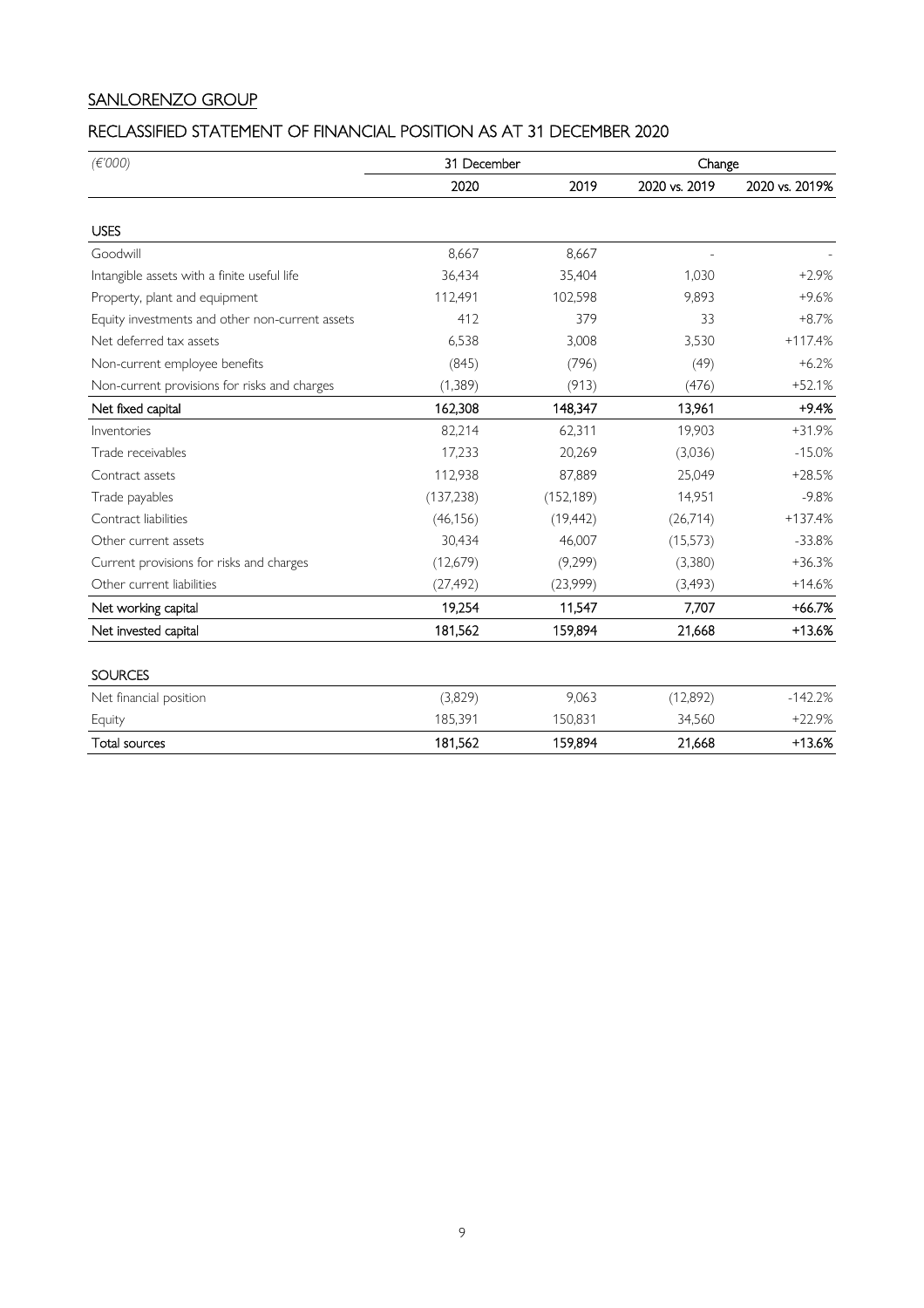### SANLORENZO GROUP

# NET FINANCIAL POSITION AS AT 31 DECEMBER 2020

| (E'000) |                                                          |           | 31 December 2020 31 December 2019 |
|---------|----------------------------------------------------------|-----------|-----------------------------------|
| A       | Cash and cash equivalents                                | (94,359)  | (60, 186)                         |
| B       | Other cash flows                                         |           |                                   |
| C       | Securities held for trading                              |           |                                   |
| D       | Cash                                                     | (94, 359) | (60, 186)                         |
| Е       | Current financial receivables                            | (647)     | (6,654)                           |
| F.      | Current bank payables                                    | 218       | 370                               |
| G       | Current portion of debt                                  | 25,572    | 17,394                            |
| Н       | Other current financial payables                         | 2,642     | 1,530                             |
|         | Current financial debt $(F + G + H)$                     | 28,432    | 19,294                            |
|         | Net current financial debt $(I + E + D)$                 | (66, 574) | (47,546)                          |
| К       | Non-current bank payables                                | 57,932    | 54,706                            |
|         | Bonds issued                                             |           |                                   |
| M       | Other non-current payables                               | 4,813     | 1,903                             |
| N       | Non-current financial debt $(K + L + M)$                 | 62,745    | 56,609                            |
| O       | Net financial position $($ + N) with ESMA Recommendation | (3,829)   | 9,063                             |

### SANLORENZO GROUP

#### RECLASSIFIED STATEMENT OF CASH FLOWS AS AT 31 DECEMBER 2020

| (E'000)                                                          | 31 December 2020 31 December 2019 |           |
|------------------------------------------------------------------|-----------------------------------|-----------|
| <b>EBITDA</b>                                                    | 69,236                            | 59,964    |
| Taxes paid                                                       | (11,288)                          | (8,788)   |
| Changes in inventories                                           | (19,903)                          | (22,988)  |
| Change in net contract assets and liabilities                    | 1,665                             | (26,610)  |
| Change in trade receivables and payments on account to suppliers | 1,648                             | 8,689     |
| Change in trade payables                                         | (14,951)                          | 38,870    |
| Change in provisions and other assets and liabilities            | 19,592                            | 4,051     |
| Operating cash flow                                              | 45,999                            | 53,187    |
| Change in non-current assets (Capex)                             | (30, 821)                         | (51, 447) |
| Business acquisitions and other changes                          | (251)                             | 201       |
| Free cash flow                                                   | 14,926                            | 1,941     |
| Net financial income and expense                                 | (2, 187)                          | (5,292)   |
| Other changes in Shareholders' Equity                            | 152                               | 17,251    |
| Change in net financial position                                 | 12,892                            | 13,900    |
| Net financial position at the beginning of the period            | 9,063                             | 22,963    |
| Net financial position at the end of the period                  | (3,829)                           | 9,063     |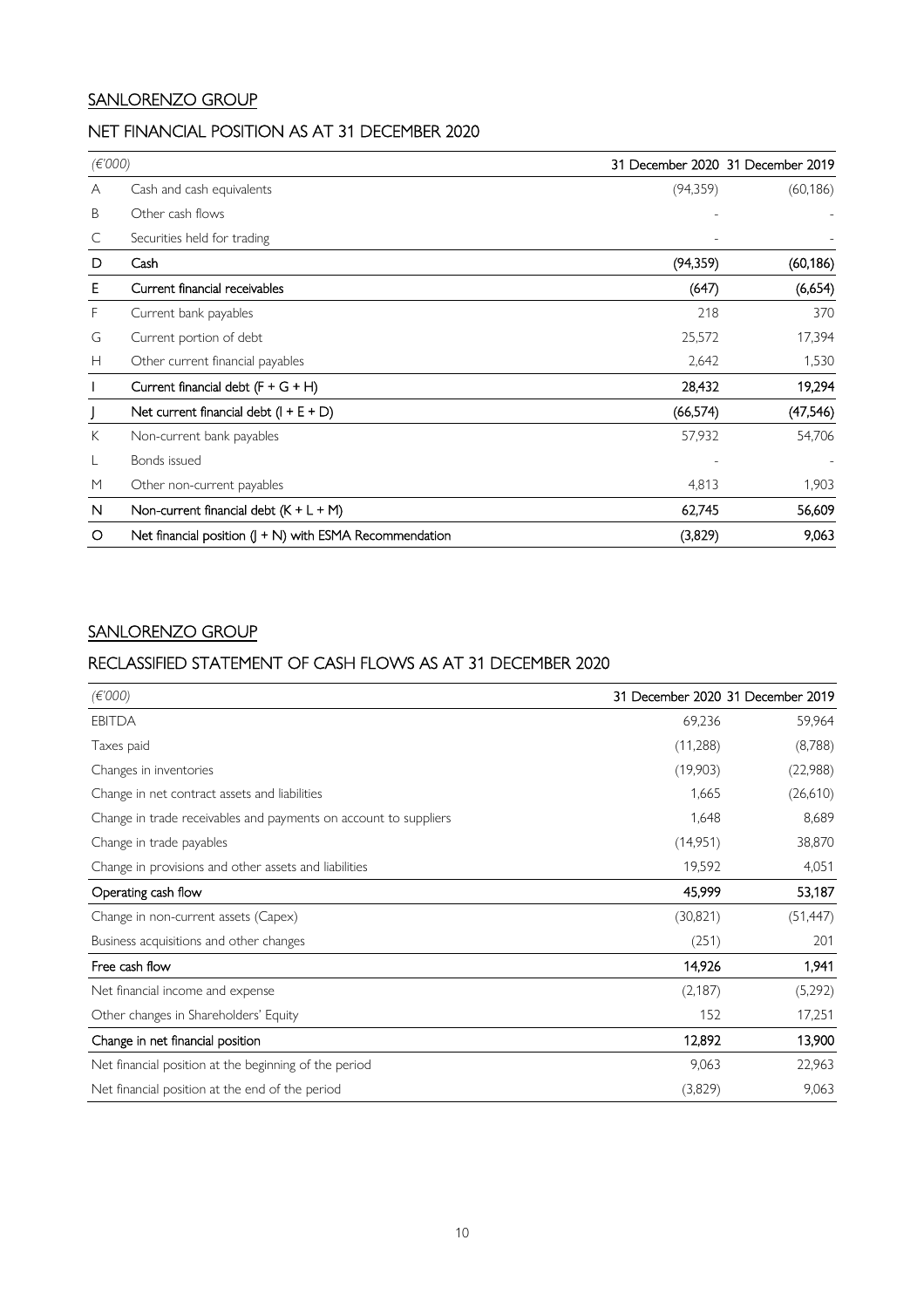### SANLORENZO S.P.A.

### RECLASSIFIED INCOME STATEMENT AS AT 31 DECEMEBER 2020

| (E'000)                                  |                          | Year ended 31 December       |            |                              | Change   |                              |
|------------------------------------------|--------------------------|------------------------------|------------|------------------------------|----------|------------------------------|
|                                          | 2020                     | % Net Revenues<br>New Yachts | 2019       | % Net Revenues<br>New Yachts |          | 2020 vs. 2019 2020 vs. 2019% |
| Net Revenues New Yachts                  | 413,258                  | 100.0%                       | 425,478    | 100.0%                       | (12,220) | -2.9%                        |
| Net revenues from pre-owned              |                          |                              |            |                              |          |                              |
| boats, maintenance and other<br>services | 50,920                   | 12.3%                        | 47,623     | 11.2%                        | 3,297    | $+6.9%$                      |
| Other income                             | 5,004                    | 1.2%                         | 3,411      | 0.8%                         | 1,593    | $+46.7%$                     |
| Operating costs                          | (403,096)                | $(97.5)$ %                   | (410, 817) | $(96.6)\%$                   | 7,721    | $-1.9\%$                     |
| Adjusted EBITDA                          | 66,086                   | 16.0%                        | 65,695     | 15.4%                        | 391      | +0.6%                        |
| Non-recurring costs                      | (1, 399)                 | $(0.3)$ %                    | (6,054)    | $(1.4)$ %                    | 4,655    | $-76.9%$                     |
| <b>EBITDA</b>                            | 64,687                   | 15.7%                        | 59,641     | 14.0%                        | 5,046    | +8.5%                        |
| Depreciation and amortisation            | (17, 842)                | $(4.3)$ %                    | (14,518)   | $(3.4)$ %                    | (3, 324) | $+22.9%$                     |
| <b>EBIT</b>                              | 46,845                   | 11.4%                        | 45,123     | 10.6%                        | 1,722    | +3.8%                        |
| Net financial expense                    | (1,532)                  | $(0.4)$ %                    | (4, 877)   | $(1.1)$ %                    | 3,345    | $-68.6%$                     |
| Adjustments to financial assets          | $\overline{\phantom{a}}$ |                              | 19         | 0.0%                         | (19)     | $-100.0%$                    |
| Pre-tax profit                           | 45,313                   | 11.0%                        | 40,265     | 9.5%                         | 5,048    | +12.5%                       |
| Income taxes                             | (11, 316)                | $(2.8)$ %                    | (11,206)   | $(2.6)$ %                    | (110)    | $+1.0%$                      |
| Net profit                               | 33,997                   | 8.2%                         | 29,059     | 6.8%                         | 4,938    | +17.0%                       |

# SANLORENZO S.P.A.

# RECLASSIFIED STATEMENT OF FINANCIAL POSITION AS AT 31 DECEMBER 2020

| (E'000)                | 31 December |         | Change   |              |
|------------------------|-------------|---------|----------|--------------|
|                        | 2020        | 2019    | 2020     | 2019         |
|                        |             |         |          |              |
| <b>USES</b>            |             |         |          |              |
| Net fixed capital      | 160,880     | 147,768 | 13,112   | $+8.9%$      |
| Net working capital    | 18,702      | 9,768   | 8,934    | $+91.5%$     |
| Net invested capital   | 179,582     | 157,536 | 22,046   | $+14.0%$     |
| <b>SOURCES</b>         |             |         |          |              |
| Net financial position | (12, 811)   | (1,013) | (11,798) | $+1,164.7\%$ |
| Equity                 | 192,393     | 158,549 | 33,844   | $+21.3%$     |
| <b>Total sources</b>   | 179,582     | 157,536 | 22,046   | $+14.0%$     |